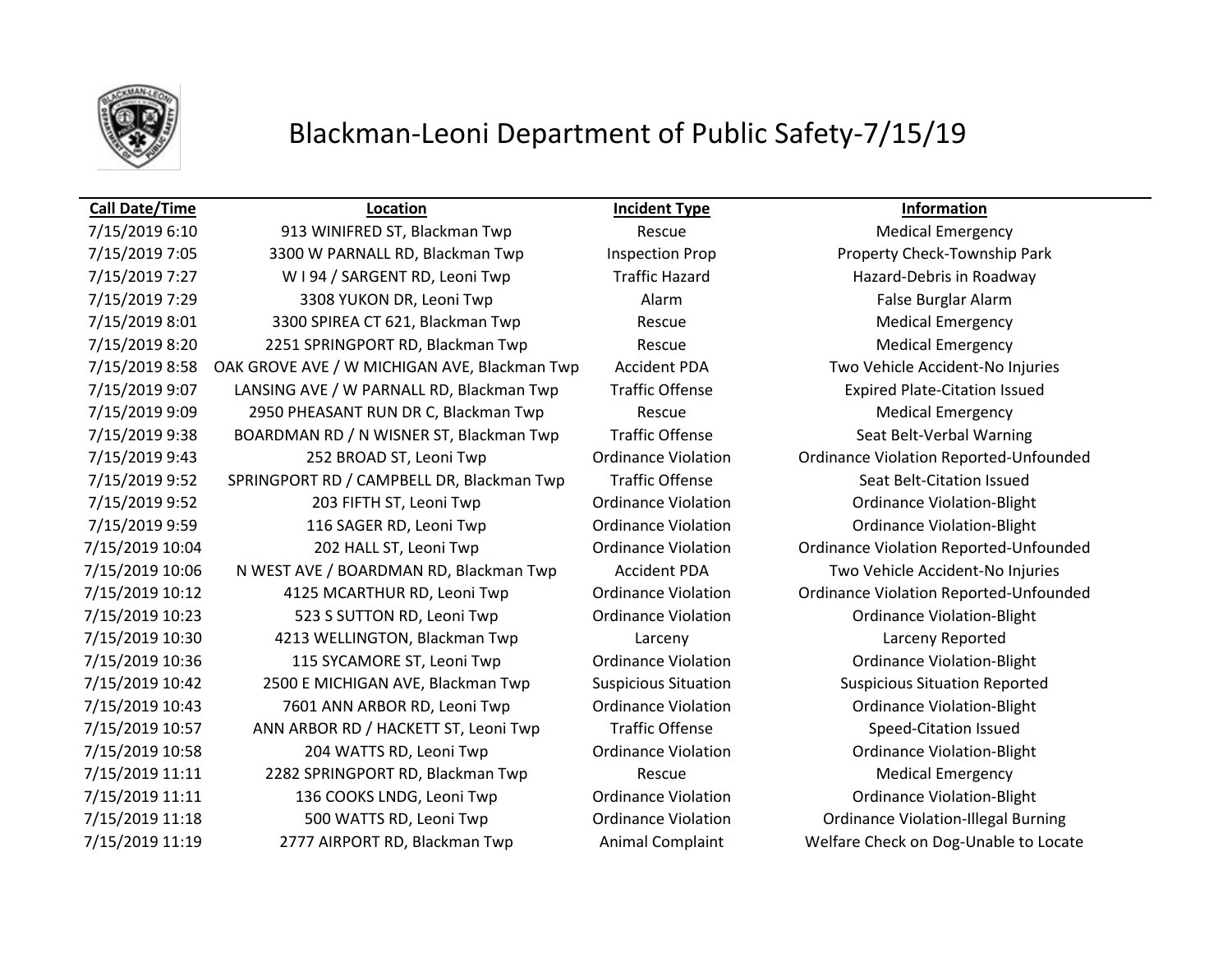

### **Call Date/Time Location Incident Type Information**

7/15/2019 11:46 BOARDMAN RD / N WISNER ST, Blackman Twp Accident PDA Two Vehicle Accident-No Injuries 7/15/2019 11:54 PAGE AVE / HALL ST, Leoni Twp Traffic Offense Seat Belt-Verbal Warning 7/15/2019 13:17 N BROWN ST / W MICHIGAN AVE, Blackman Twp Traffic Offense Seat Belt-Citation Issued 7/15/2019 13:25 3940 FLANSBURG RD, Leoni Twp Hit and Run Hit and Run Hit and Run Accident Reported 7/15/2019 13:25 4405 PAGE AVE, Leoni Twp Alarm Alarm Alarm False Burglar Alarm 7/15/2019 13:37 WILDWOOD AVE / LAURENCE AVE, Blackman Twp Traffic Offense Speed-Citation Issued 7/15/2019 13:42 226 STILLWELL AVE, Leoni Twp Suspicious Situation Suspicious Situation Reported 7/15/2019 13:45 3017 WILDWOOD AVE, Blackman Twp Traffic Offense Expired Plate-Citation Issued 7/15/2019 13:51 4990 ANN ARBOR RD, Leoni Twp Disorderly Disorderly Trouble with Subject Reported 7/15/2019 13:57 3512 VAN HORN RD, Blackman Twp Rescue Medical Emergency 7/15/2019 14:04 1700 W MICHIGAN AVE, Blackman Twp **Assist Assist Assist to Jackson Police Department** 7/15/2019 14:06 SPRINGPORT RD / AIRPORT RD, Blackman Twp Traffic Offense Seat Belt-Citation Issued 7/15/2019 14:32 W GANSON ST / LONGFELLOW AVE, Blackman Twp Accident PDA Two Vehicle Accident-No Injuries 7/15/2019 14:39 S US 127 / E MICHIGAN AVE, Leoni Twp Traffic Offense Track Red Light-Citation 7/15/2019 14:45 3124 CYPRESS, Blackman Twp Peace Officer Welfare Check on Subjects-Checked OK 7/15/2019 15:11 830 ROYAL DR, Blackman Twp Larceny Television Stolen-America's Best Value Inn 7/15/2019 15:23 203 FIFTH ST, Leoni Twp Warrants Subject Arrested on Outstanding Warrant 7/15/2019 15:38 3791 ANN ARBOR RD, Leoni Twp Motorist Assist Motorist Assist-Vehicle Problems 7/15/2019 15:54 2235 LANSING AVE, Blackman Twp **Assault Assault Assault Reported-Prosecutor Review** 7/15/2019 15:57 2724 GRANADA DR 3A, Blackman Twp Fraud Fraud Fraud Fraud Reported-Identity Theft 7/15/2019 16:13 145 E I 94, Leoni Twp Accident PDA Two Vehicle Accident-No Injuries 7/15/2019 16:15 ORANGE ST / HOMEWILD AVE, Jackson Assist Assist Assist to Jackson Police Department 7/15/2019 16:19 1700 W MICHIGAN AVE, Blackman Twp Larceny Retail Fraud-Wal-Mart 7/15/2019 16:20 1700 W MICHIGAN AVE, Blackman Twp Larceny Larceny Retail Fraud-Wal-Mart 7/15/2019 16:21 4904 SPRINGPORT RD, Blackman Twp Rescue Medical Emergency 7/15/2019 16:31 3373 HAWKINS RD, Leoni Twp Warrants Subject Arrested on Outstanding Warrants 7/15/2019 17:04 840 BRENTWOOD RD, Blackman Twp Fire Outside Odor Investigation

7/15/2019 11:41 241 OAK GROVE AVE, Blackman Twp Peace Officer Welfare Check on Subjects-Checked OK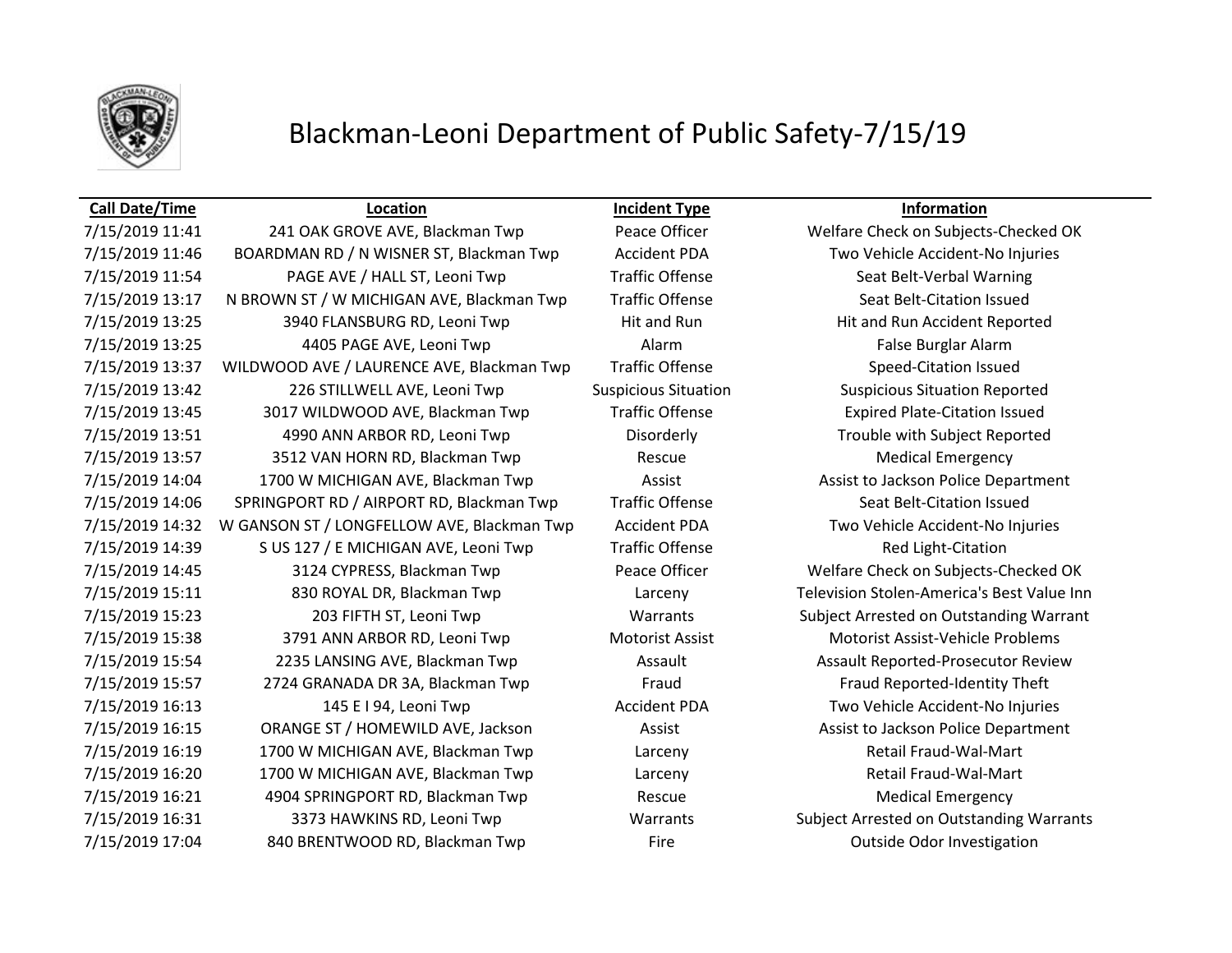

### **Call Date/Time Location Incident Type Information**

7/15/2019 17:21 1500 N ELM RD, Blackman Twp Accident PPDA Private Property Accident 7/15/2019 17:58 3333 E MICHIGAN AVE, Leoni Twp Domestic PPO Violation 7/15/2019 17:58 3844 FLANSBURG RD, Leoni Twp Hit and Run Hit and Run Hit and Run Accident Reported 7/15/2019 18:20 1700 W MICHIGAN AVE, Blackman Twp Rescue Medical Emergency 7/15/2019 18:32 145 E I 94, Leoni Twp Traffic Hazard Hazard-Debris in Roadway 7/15/2019 18:34 3208 JUDY LN, Leoni Twp Domestic Domestic Dispute-Verbal 7/15/2019 19:00 3797 W MICHIGAN AVE, Blackman Twp Peace Officer Welfare Check on Subject-Checked OK 7/15/2019 19:49 S US 127 / PAGE AVE, Leoni Twp Motorist Assist Motorist Assist-Vehicle Problems 7/15/2019 20:09 S US 127 / PAGE AVE, Leoni Twp Traffic Offense Fail to Yield-Verbal Warning 7/15/2019 20:24 S US 127 / PAGE AVE, Leoni Twp Found Property Found Property Found Property Reported 7/15/2019 20:46 3600 LANSING AVE 4, Blackman Twp Suspicious Situation Suspicious Situation Reported 7/15/2019 20:53 3303 W MICHIGAN AVE, Blackman Twp Alarm Alarm False Burglar Alarm 7/15/2019 21:04 1996 W PARNALL RD, Blackman Twp Suspicious Situation Suspicious Situation Reported 7/15/2019 21:08 144 E I 94, Leoni Twp Traffic Hazard Hazard-Debris in Roadway 7/15/2019 21:10 2760 GRANADA DR, Blackman Twp Disorderly Trouble with Subjects Reported 7/15/2019 21:30 3282 FALLSMOOR ST, Blackman Twp Animal Complaint Dog Bite Reported 7/15/2019 21:31 3300 W PARNALL RD, Blackman Twp Inspection Prop Property Check-Township Park 7/15/2019 21:36 3609 CRAIG CT, Blackman Twp Fire Fire Burning Complaint 7/15/2019 22:01 3300 SPIREA CT 429, Blackman Twp Rescue Medical Emergency 7/15/2019 22:21 ROBINSON RD / CATHERINE ST, Blackman Twp Accident PDA Car/Deer Accident 7/15/2019 22:58 223 WATTS ST, Blackman Twp Domestic Domestic Dispute 7/15/2019 23:15 3155 MATHEWS ST, Leoni Twp Rescue Rescue Medical Emergency

7/15/2019 17:07 714 FOURTH ST, Jackson Assist Assist Assist to Jackson Police Department 7/15/2019 17:07 2685 ZION RD, Rives Twp Assist Assist Assist to Jackson County Sheriff's Department 7/15/2019 17:32 1210 W PARNALL RD, Blackman Twp Domestic Domestic Dispute Reported-Unable to Locate 7/15/2019 21:44 552 N ELM AVE, Jackson Warrants Subject Arrested on Outstanding Warrant 7/15/2019 22:27 830 ROYAL DR, Blackman Twp Assist Assist Assist to Jackson County Sheriff's Department 7/15/2019 22:31 W MONROE ST / N WEST AVE, Jackson Assist Assist Assist to Jackson County Sheriff's Department